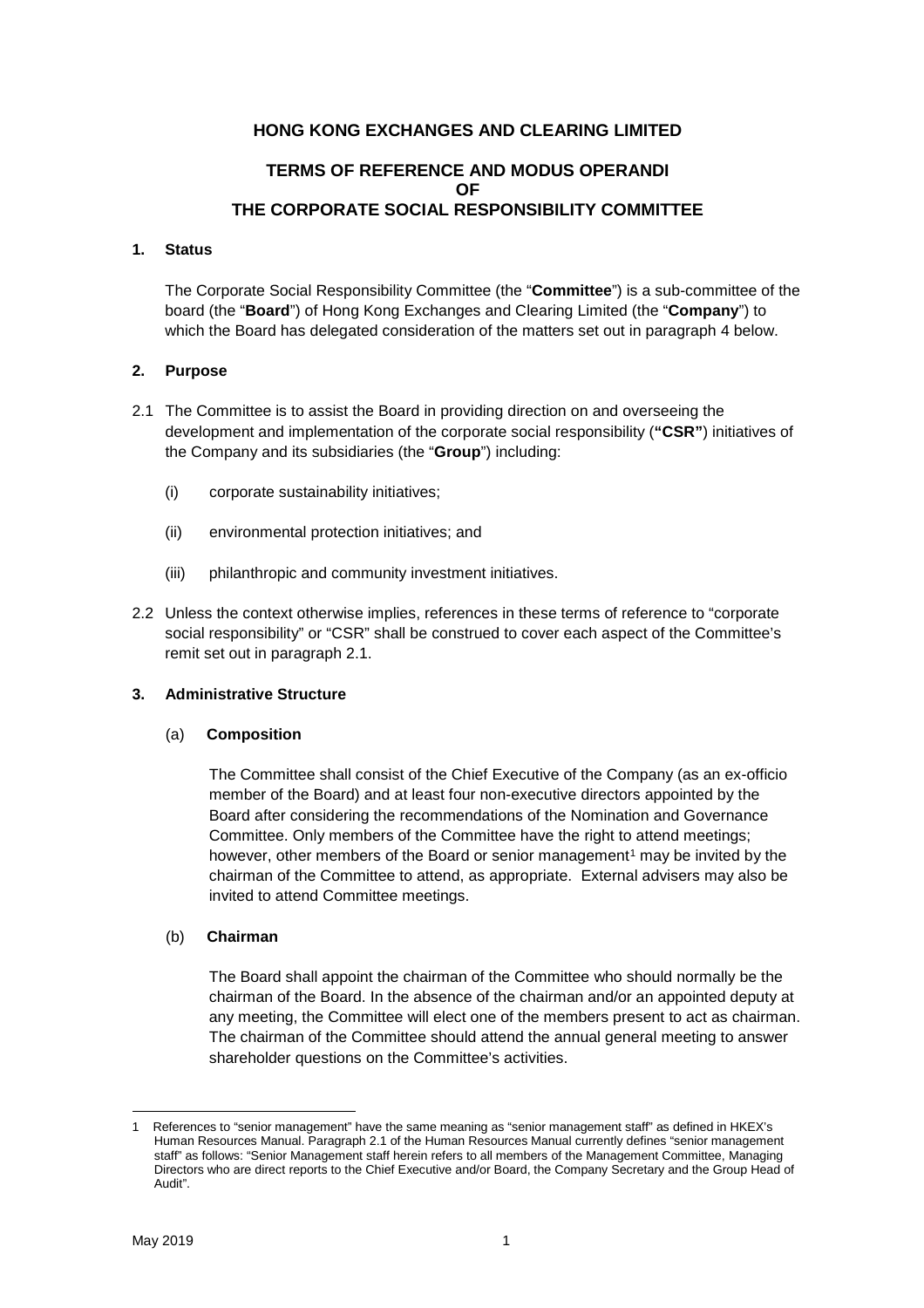## (c) **Reporting Procedures and Frequency of Meetings**

- (i) Minutes will be taken for all meetings and kept by the secretary of the Committee and, when the chairman of the Committee deems appropriate, tabled at meetings of the Board. Draft and final versions of minutes of the meetings should be sent to all Committee members for their comment and records within a reasonable time after the meeting.
- (ii) The Committee shall meet at least three times every year. Additional meetings shall be held at the request of the chairman. Meetings shall be summoned by the secretary of the Committee.
- (iii) The Group Chief Communications Officer or his/her nominee shall be the secretary of the Committee.
- (iv) The Committee chairman shall report regularly and formally to the Board at the next meeting of the Board following a meeting of the Committee, on matters within its remit.

## (d) **Quorum**

3 members shall constitute a quorum. Decisions shall be determined by simple majority and, in the event of a tie, the chairman of the Committee shall have the casting vote. Proceedings of meetings of the Committee shall be governed by the provisions of Article 105 of the Articles of Association of the Company.

## **4. Areas of Responsibility**

4.1 The Committee's responsibilities shall include the following:

## **Oversight of the development of the CSR vision, strategy and policies**

- (a) provide direction on and review the Group's CSR vision, objectives and strategy, and make recommendations to the Board for the approval of the relevant CSR initiatives;
- (b) monitor and review emerging CSR trends and issues, provide guidance on the development of the Group's CSR vision in light of the same, and act as a sounding board on the management of current and emerging sustainability and social responsibility matters affecting the Group;
- (c) monitor and review the Group's CSR policies and practices to ensure that they remain relevant and fit for purpose and compliant with the applicable legal and regulatory requirements and international standards;

## **Oversight of the implementation of the CSR vision and strategy**

- (d) oversee the execution of the Group's CSR initiatives and set targets to measure the attainment of the initiatives;
- (e) monitor performance of the Group against set CSR targets and recommend actions as needed to improve performance;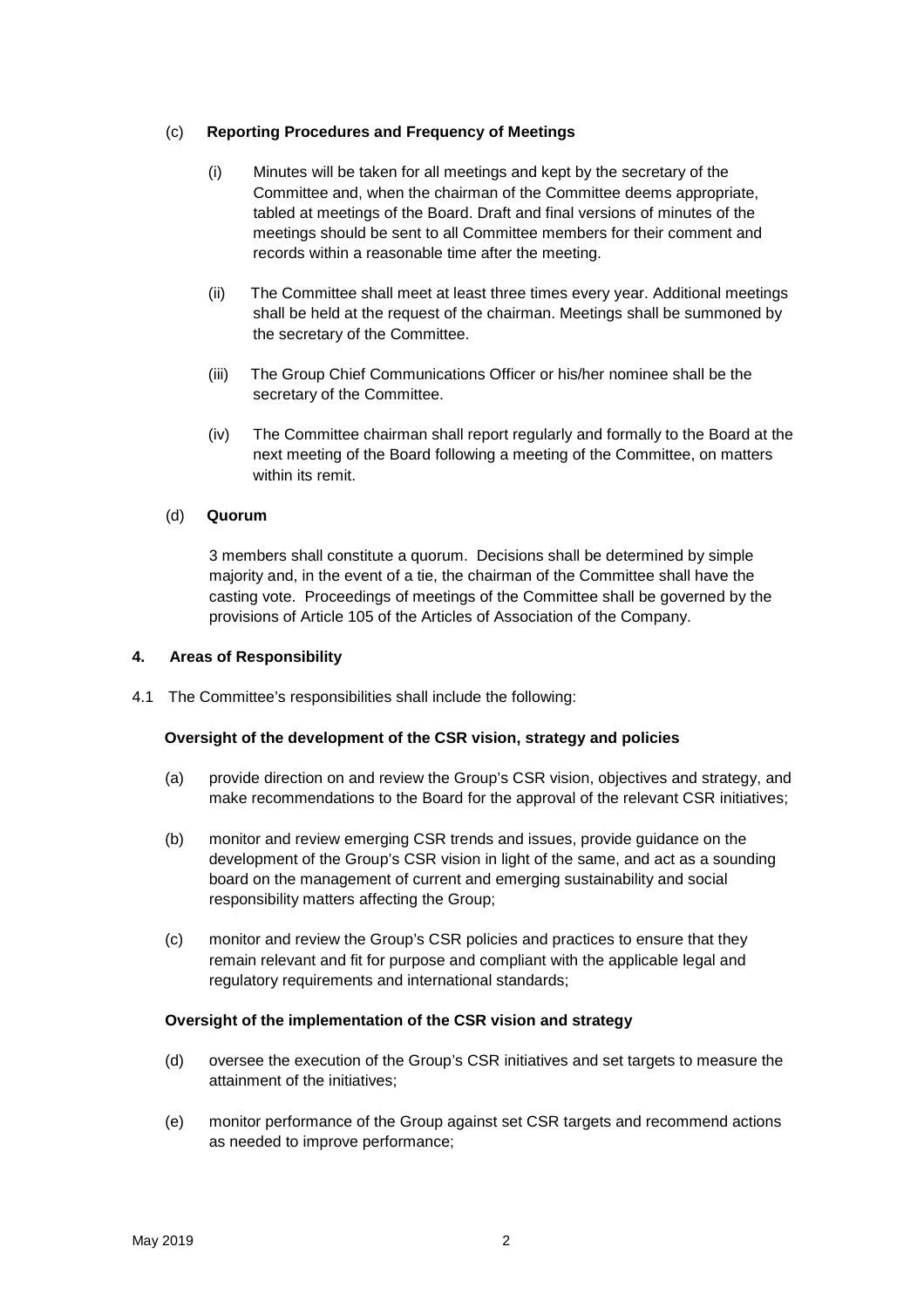- (f) review management information on employee volunteering or other activities in support of the CSR initiatives, monitor internal and external feedback on the implementation of the CSR initiatives, and make recommendations to improve the coverage and effectiveness of the relevant initiatives;
- (g) monitor and provide guidance on the Group's efforts to support local and international initiatives to promote corporate social responsibility where appropriate;
- (h) provide guidance on the environmental and social impact of how the Group conducts its business;
- (i) with respect to any charitable foundation set up by the Group:
	- (i) review its governance structure, annual budget and work plan and make recommendations to the Board for approval; and
	- (ii) monitor the charitable foundation's work progress, community investment and engagement efforts and provide updates to the Board as appropriate;

## **Oversight of the funding of CSR initiatives**

- (j) make recommendations to the Board on the funding of the CSR initiatives including:
	- (i) monetary donations to pursue any philanthropic and community investment initiatives, whether in the name of any charitable foundation of the Group or otherwise;
	- (ii) funding for the establishment and ongoing operation of any charitable foundation of the Group; and
	- (iii) funding as needed to carry out actions within these terms of reference;

## **Oversight of the external communications policies**

- (k) review the Group's shareholder communication policy to ensure its effectiveness and recommend any improvements for the Board's approval;
- (l) oversee how the Group engages with its stakeholders and ensure that the appropriate communications policies are in place and working effectively to promote Group's relationship with its stakeholders and protect its reputation;

## **Other responsibilities**

- (m) review the annual Corporate Social Responsibility Report and the Corporate Social Responsibility Committee Report in the Company's annual report and make recommendations to the Board for approval;
- (n) review and evaluate the performance of the Committee and these terms of reference to ensure that it is operating at maximum effectiveness, and recommend any changes it considers appropriate for the Board's approval; and
- (o) do any such things as are necessary to enable the Committee to discharge its responsibilities.